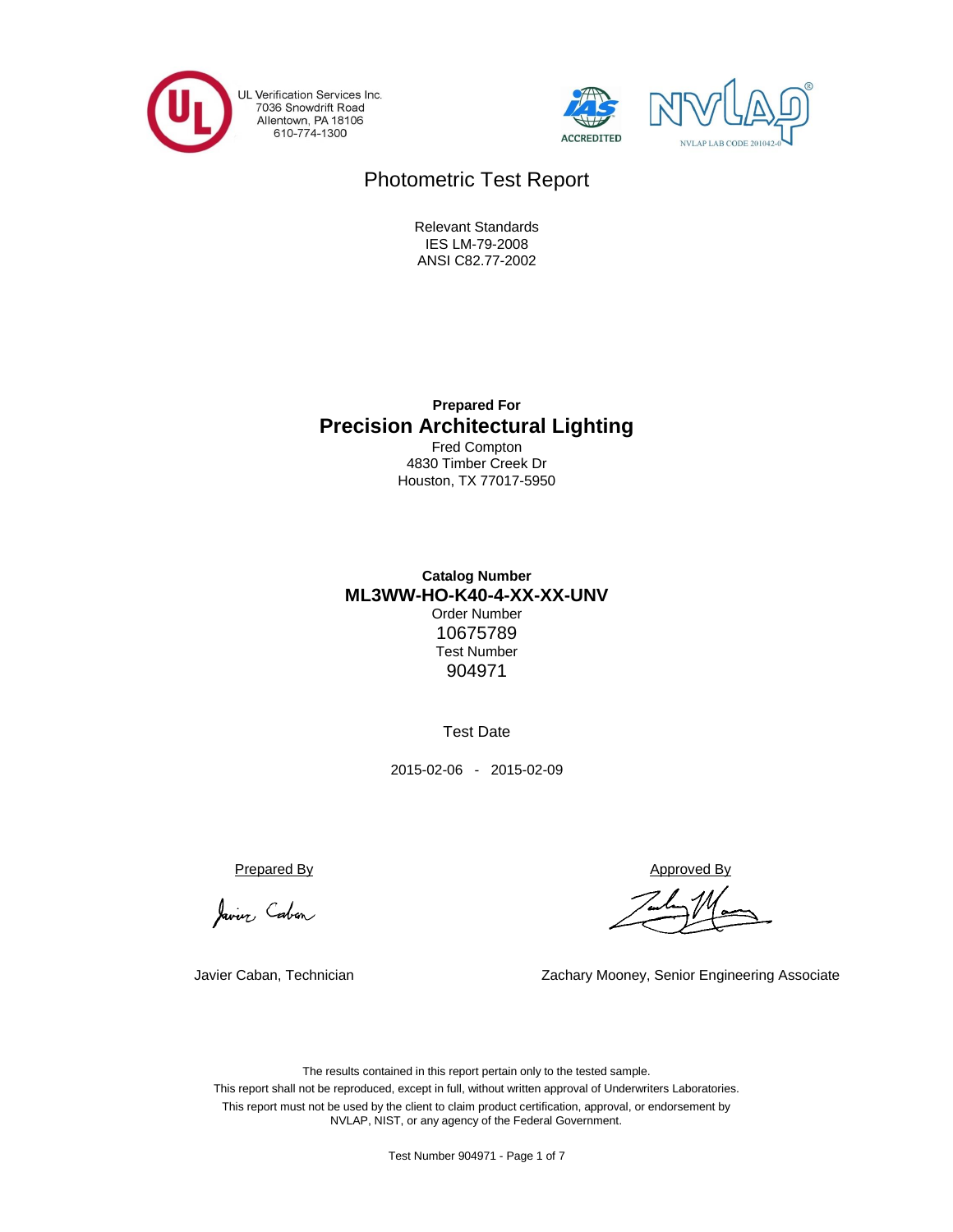

## **Table of Contents**

| Summary of Results          |                                                                  | Page 3 |  |
|-----------------------------|------------------------------------------------------------------|--------|--|
| Integrating Sphere Results  |                                                                  | Page 4 |  |
| <b>Distribution Results</b> |                                                                  | Page 5 |  |
|                             | Conditions / Summary of Results / Polar Plot / Zonal / Luminance | Page 5 |  |
|                             | Candela Tabulation                                               | Page 6 |  |
|                             | Coefficients of Utilization                                      | Page 7 |  |

Laboratory results may not be representative of field performance Ballast factors have not been applied

Testing was performed in a 2-meter integrating sphere using the 4π geometry method.

Absorption correction was employed for Sphere measurement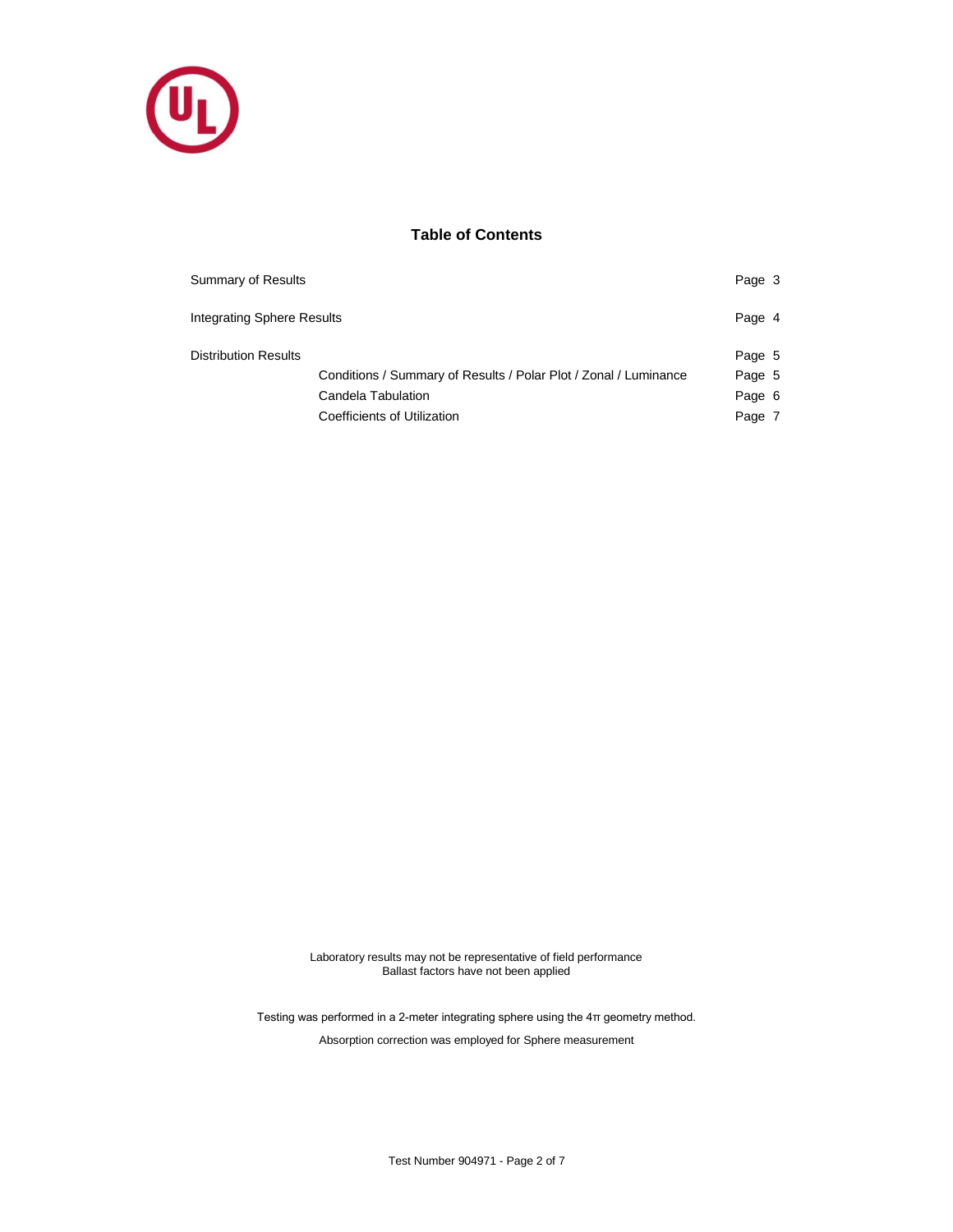

**Luminaire Description:** Lamp: 120 white LEDs **Mounting: Ballast/Driver:** One Osram Optotronic OT50W/PRG1400C/UNV/DIM/L **Surface** Cast aluminum housing, frosted plastic lens enclosure



#### **Luminaire Characteristics**

| Luminous Length: | $2.00$ in. |
|------------------|------------|
| Luminous Width:  | 46.50 in.  |
| Luminous Height: | $0.50$ in. |

## **Summary of Results**

|               | <b>Integrating Sphere</b> | <b>Distribution</b> |                     |
|---------------|---------------------------|---------------------|---------------------|
| Total Output: | 2502 Lumens               | Total Output:       | 2399 Lumens         |
| Efficacy:     | $61.4 \,$ lm/w            | Efficacy:           | $58.9 \text{ Im/w}$ |
| CCT:          | 4010 K                    | Maximum Candela:    | 1383 Candela        |
| CRI (Ra):     | 82.4                      |                     |                     |

### **Electrical Data at 120 VAC**

| 25.0 °C   |
|-----------|
| 120.0 VAC |
| 0.3407 A  |
| 40.72 W   |
| 0.996     |
| 60 Hz     |
| 7.66 %    |
|           |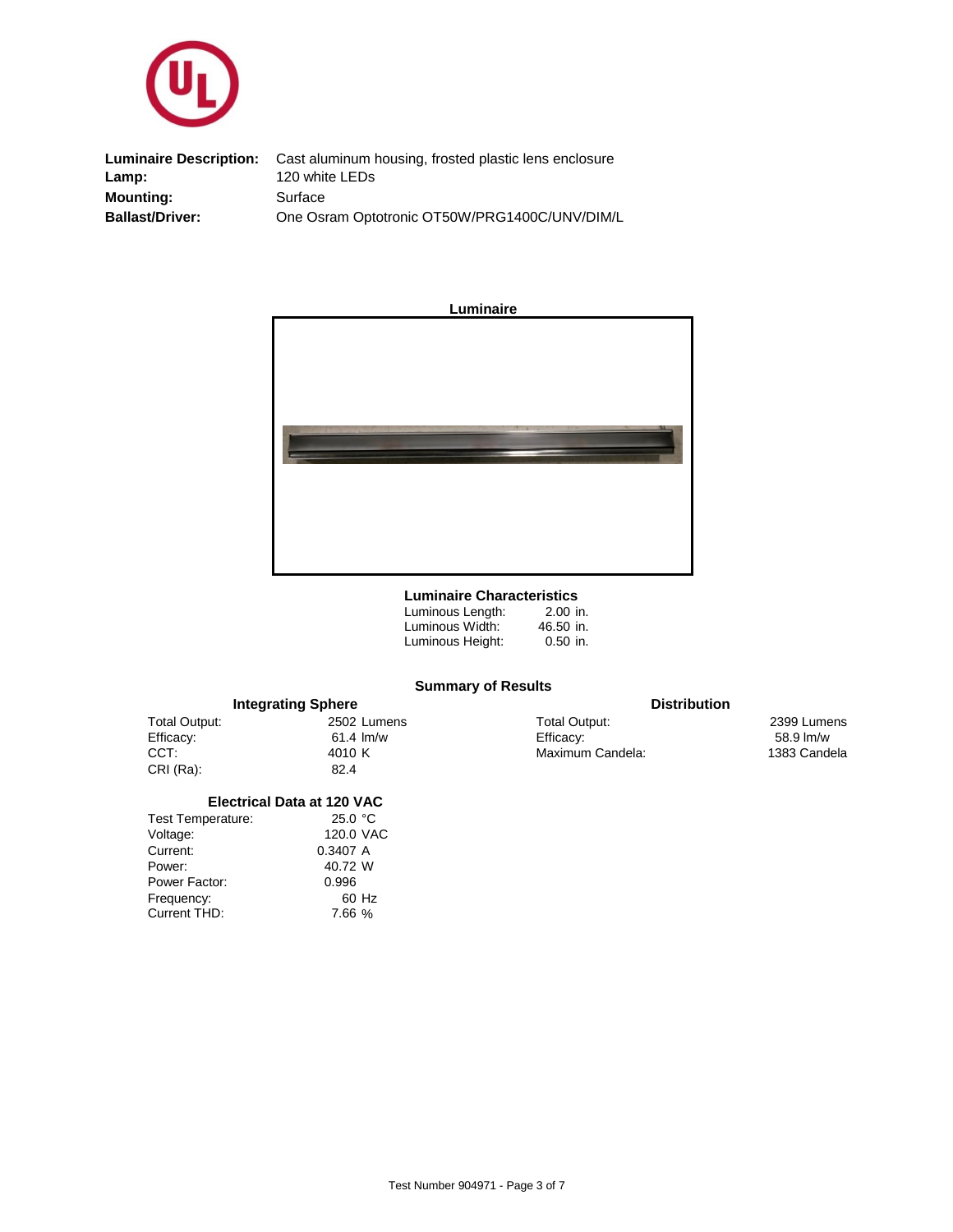

## **Color Quality - Integrating Sphere**

| Integrating Sphere Test Conditions |                |          |         |                       |                  |                    |  |  |
|------------------------------------|----------------|----------|---------|-----------------------|------------------|--------------------|--|--|
| Temperature                        | <b>Voltage</b> | Current  | Power   | <b>IPower Factorl</b> | <b>Frequency</b> | <b>Current THD</b> |  |  |
| 25.0 °C                            | 120.0 VAC      | 0.3407 A | 40.72 W | 0.996                 | 60 Hz            | 7.66 %             |  |  |

| <b>Summary of Results</b> |                |  |  |  |  |  |  |  |  |
|---------------------------|----------------|--|--|--|--|--|--|--|--|
| Luminous Flux:            | 2502 Lumens    |  |  |  |  |  |  |  |  |
| Efficacy:                 | $61.4 \,$ lm/w |  |  |  |  |  |  |  |  |
| CCT:                      | 4010 K         |  |  |  |  |  |  |  |  |
| CRI (Ra):                 | 82.4           |  |  |  |  |  |  |  |  |
| <b>CRI (R9):</b>          | 19.8           |  |  |  |  |  |  |  |  |
| Chromaticity (x):         | 0.3789         |  |  |  |  |  |  |  |  |
| Chromaticity (y):         | 0.3727         |  |  |  |  |  |  |  |  |
| Chromaticity (u):         | 0.2257         |  |  |  |  |  |  |  |  |
| Chromaticity (v):         | 0.3330         |  |  |  |  |  |  |  |  |
| Chromaticity (u'):        | 0.2257         |  |  |  |  |  |  |  |  |
| Chromaticity (v'):        | 0.4996         |  |  |  |  |  |  |  |  |
| Duv:                      | $-0.0022$      |  |  |  |  |  |  |  |  |



#### **Color Rendering Index Detail**

| OUIVE INVITUUTIITU IITUUA DULUIT |                |                |                 |                |                |                         |                      |                |                |                 |      |                 |            |            |
|----------------------------------|----------------|----------------|-----------------|----------------|----------------|-------------------------|----------------------|----------------|----------------|-----------------|------|-----------------|------------|------------|
| Ra (CRI)                         | R <sub>1</sub> | R <sub>2</sub> | <b>DO</b><br>кs | R <sub>4</sub> | R <sub>5</sub> | R <sub>6</sub>          | R <sub>7</sub>       | R <sub>8</sub> | R <sub>9</sub> | R <sub>10</sub> | R1   | R <sub>12</sub> | D42<br>טוח | <b>R14</b> |
| 82.4                             | 81.1           | 87.7           | 91.3            | 80.9           | 80.3           | 0 <sub>A</sub><br>o I.4 | 07<br>$\sim$<br>87.6 | 69.2           | 19.8           | 69.5            | 78.0 | 57.1            | 00<br>82.S | 95.0       |

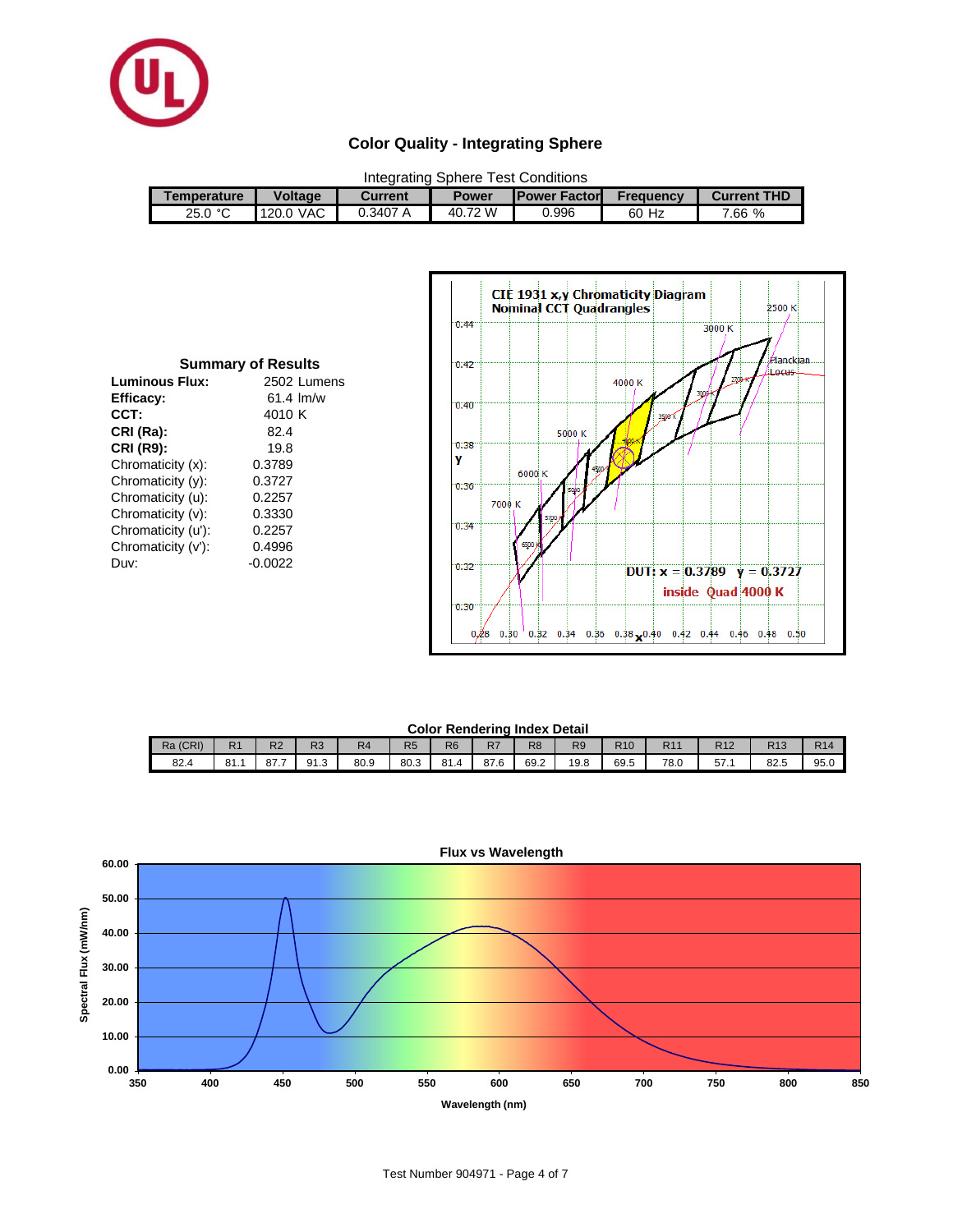

## **Distribution - Goniophotometer**

| <b>Distribution Test Conditions</b> |                |         |              |                       |                  |                    |  |  |
|-------------------------------------|----------------|---------|--------------|-----------------------|------------------|--------------------|--|--|
| <b>Temperature</b>                  | <b>Voltage</b> | Current | <b>Power</b> | <b>Power Factor I</b> | <b>Frequency</b> | <b>Current THD</b> |  |  |
| 24.7 °C                             | 120.0 VAC      | 0.3405A | 40.71 W      | 0.996                 | 60 Hz            | %<br>7.61          |  |  |



## **Zonal Lumen Summary**

| Zone      | Lumens | % of Luminaire | Zone    | Lumens | % of Luminaire | Zone    | Lumens | % of Luminaire |
|-----------|--------|----------------|---------|--------|----------------|---------|--------|----------------|
| 0-5       | 19.5   | $0.8\%$        | 60-65   | 153.8  | 6.4%           | 120-125 | 0.0    | 0.0%           |
| $5 - 10$  | 55.3   | 2.3%           | 65-70   | 117.4  | 4.9%           | 125-130 | 0.0    | 0.0%           |
| $10 - 15$ | 91.3   | 3.8%           | 70-75   | 84.0   | 3.5%           | 130-135 | 0.0    | 0.0%           |
| 15-20     | 125.0  | 5.2%           | 75-80   | 55.7   | 2.3%           | 135-140 | 0.0    | 0.0%           |
| $20 - 25$ | 154.8  | 6.5%           | 80-85   | 33.3   | .4%            | 140-145 | 0.0    | 0.0%           |
| 25-30     | 180.6  | 7.5%           | 85-90   | 16.8   | 0.7%           | 145-150 | 0.0    | 0.0%           |
| 30-35     | 202.6  | 8.4%           | 90-95   | 6.5    | 0.3%           | 150-155 | 0.0    | 0.0%           |
| $35 - 40$ | 220.9  | 9.2%           | 95-100  | 1.5    | 0.1%           | 155-160 | 0.0    | 0.0%           |
| $40 - 45$ | 234.3  | 9.8%           | 100-105 | 0.1    | 0.0%           | 160-165 | 0.0    | 0.0%           |
| 45-50     | 236.0  | 9.8%           | 105-110 | 0.0    | $0.0\%$        | 165-170 | 0.0    | 0.0%           |
| 50-55     | 219.8  | 9.2%           | 110-115 | 0.0    | 0.0%           | 170-175 | 0.0    | 0.0%           |
| 55-60     | 189.6  | 7.9%           | 115-120 | 0.0    | 0.0%           | 175-180 | 0.0    | 0.0%           |

| Zone   | Lumens | % of Luminaire |
|--------|--------|----------------|
| ი-4ი   | 1050.0 | 43.8%          |
| 0-60   | 1929.9 | 80.4%          |
| 0-90   | 2390.9 | 99.7%          |
| 90-180 | 8.0    | 0.3%           |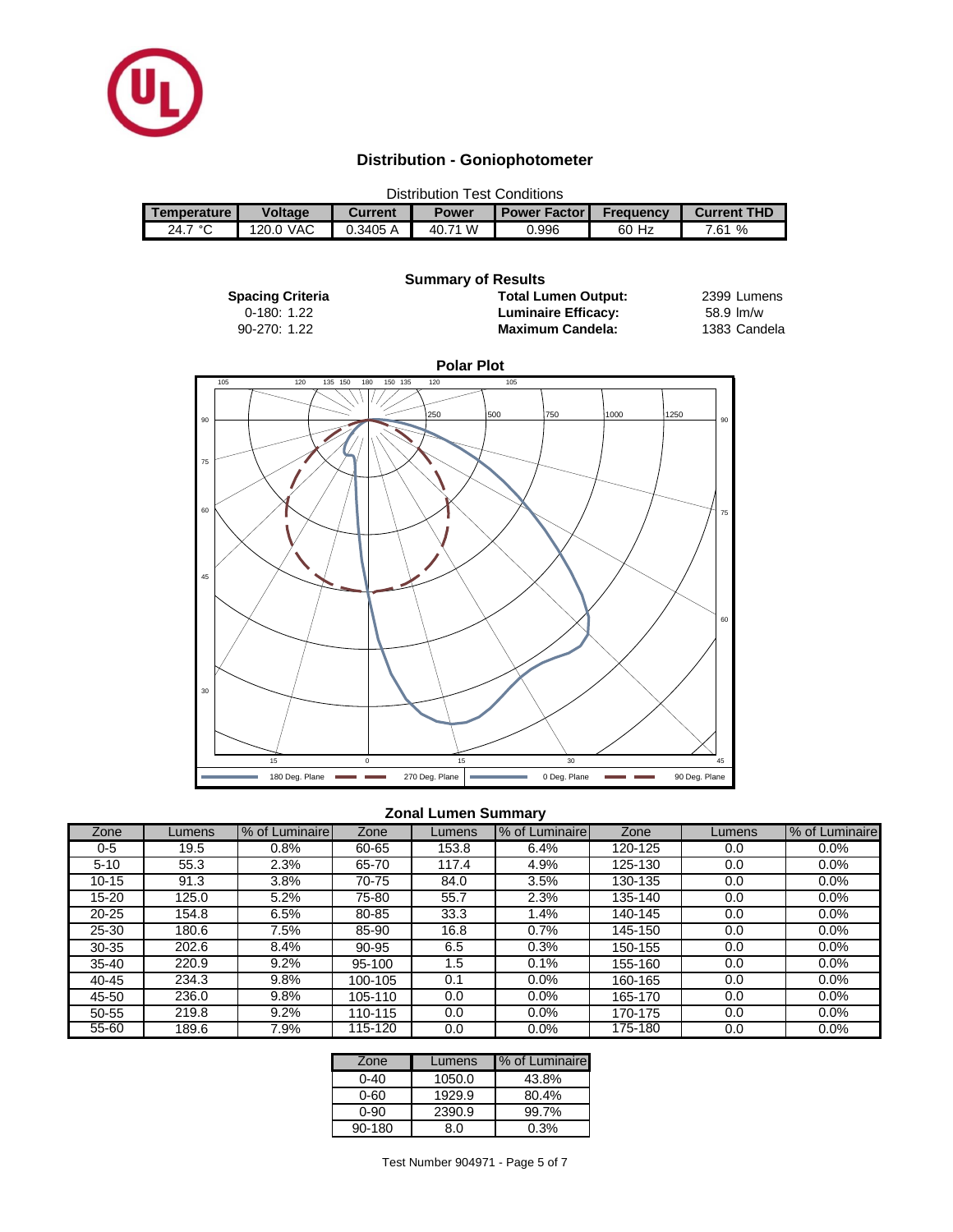

## **Candela Tabulation**

|                 |                |              |                |                |                |                |              |                | Horizontal Angle (Degrees) |                |              |                |     |                |             |                  |
|-----------------|----------------|--------------|----------------|----------------|----------------|----------------|--------------|----------------|----------------------------|----------------|--------------|----------------|-----|----------------|-------------|------------------|
|                 | 0              | 22.5         | 45             | 67.5           | 90             | 113            | 135          | 157.5          | 180                        | 202.5          | 225          | 247.5          | 270 | 292.5          | 315         | 337.5            |
| $\overline{0}$  | 764            | 764          | 764            | 764            | 764            | 764            | 764          | 764            | 764                        | 764            | 764          | 764            | 764 | 764            | 764         | 764              |
| 5               | 1112           | 1082         | 1009           | 891            | 746            | 629            | 536          | 485            | 469                        | 485            | 536          | 629            | 746 | 891            | 1009        | 1082             |
| 10              | 1302           | 1270         | 1186           | 1004           | 738            | 511            | 371          | 308            | 292                        | 308            | 371          | 511            | 738 | 1004           | 1186        | 1270             |
| 15              | 1373           | 1347         | 1276           | 1088           | 722            | 415            | 271          | 220            | 207                        | 220            | 271          | 415            | 722 | 1088           | 1276        | 1347             |
| 20              | 1379           | 1360         | 1305           | 1134           | 698            | 340            | 212          | 178            | 171                        | 178            | 212          | 340            | 698 | 1134           | 1305        | 1360             |
| $\overline{25}$ | 1335           | 1324         | 1291           | 1146           | 668            | 283            | 181          | 169            | 169                        | 169            | 181          | 283            | 668 | 1146           | 1291        | 1324             |
| 30              | 1296           | 1278         | 1248           | 1132           | 630            | 241            | 172          | 175            | 176                        | 175            | 172          | 241            | 630 | 1132           | 1248        | 1278             |
| 35              | 1292           | 1255         | 1190           | 1090           | 584            | 213            | 171          | 171            | 170                        | 171            | 171          | 213            | 584 | 1090           | 1190        | 1255             |
| 40              | 1327           | 1262         | 1142           | 1021           | 528            | 194            | 161          | 152            | 147                        | 152            | 161          | 194            | 528 | 1021           | 1142        | 1262             |
| 45              | 1322           | 1258         | 1104           | 934            | 464            | 176            | 140          | 122            | 114                        | 122            | 140          | 176            | 464 | 934            | 1104        | 1258             |
| 50              | 1188           | 1157         | 1037           | 825            | 392            | 154            | 113          | 92             | 84                         | 92             | 113          | 154            | 392 | 825            | 1037        | 1157             |
| 55              | 985            | 972          | 899            | 691            | 316            | 129            | 86           | 64             | 57                         | 64             | 86           | 129            | 316 | 691            | 899         | 972              |
| 60              | 800            | 784          | 718            | 533            | 244            | 103            | 60           | 40             | 35                         | 40             | 60           | 103            | 244 | 533            | 718         | 784              |
| 65              | 638            | 615          | 539            | 384            | 181            | 75             | 36           | 22             | 18                         | 22             | 36           | 75             | 181 | 384            | 539         | 615              |
| $\overline{70}$ | 485            | 457          | 384            | 264            | 126            | 47             | 18           | 9              | $\overline{7}$             | 9              | 18           | 47             | 126 | 264            | 384         | 457              |
| $\overline{75}$ | 344            | 323          | 261            | 173            | 78             | 22             | 6            | $\overline{2}$ | 2                          | 2              | 6            | 22             | 78  | 173            | 261         | 323              |
| 80              | 233            | 215          | 167            | 101            | 37             | 6              | $\mathbf{1}$ | $\mathbf 0$    | $\mathbf 0$                | $\pmb{0}$      | $\mathbf{1}$ | 6              | 37  | 101            | 167         | 215              |
| 85              | 143            | 130          | 92             | 45             | 11             | 0              | $\Omega$     | $\overline{0}$ | 0                          | 0              | 0            | $\mathbf 0$    | 11  | 45             | 92          | 130              |
| 90              | 75             | 65           | 39             | 13             | $\mathbf 0$    | $\mathbf 0$    | $\mathbf 0$  | $\mathbf 0$    | $\mathbf 0$                | 0              | 0            | $\mathbf 0$    | 0   | 13             | 39          | 65               |
| 95              | 28             | 23           | 9              | $\overline{0}$ | $\mathbf 0$    | 0              | $\mathbf 0$  | $\overline{0}$ | 0                          | $\overline{0}$ | 0            | $\overline{0}$ | 0   | $\overline{0}$ | 9           | $\overline{23}$  |
| 100             | $\overline{2}$ | $\mathbf{1}$ | $\mathbf 0$    | $\mathbf 0$    | $\mathbf 0$    | $\mathbf 0$    | $\mathbf 0$  | $\mathbf 0$    | $\mathbf 0$                | 0              | 0            | $\mathbf 0$    | 0   | 0              | 0           | $\mathbf{1}$     |
| 105             | $\mathbf 0$    | 0            | $\mathbf 0$    | $\mathbf 0$    | 0              | 0              | $\mathbf 0$  | $\mathbf 0$    | 0                          | 0              | 0            | 0              | 0   | 0              | 0           | $\mathbf 0$      |
| 110             | $\mathbf 0$    | $\mathbf 0$  | 0              | $\mathbf 0$    | $\mathbf 0$    | $\mathbf 0$    | $\mathbf 0$  | $\mathbf 0$    | 0                          | 0              | 0            | $\mathbf 0$    | 0   | 0              | 0           | $\mathbf 0$      |
| 115             | $\pmb{0}$      | 0            | 0              | $\overline{0}$ | $\mathbf 0$    | 0              | $\mathbf 0$  | $\mathbf 0$    | 0                          | 0              | 0            | $\mathbf 0$    | 0   | 0              | 0           | $\mathbf 0$      |
| 120             | $\mathbf 0$    | 0            | 0              | $\mathbf 0$    | 0              | $\mathbf 0$    | $\mathbf 0$  | $\mathbf 0$    | 0                          | $\mathbf 0$    | 0            | $\mathbf 0$    | 0   | 0              | 0           | $\mathbf 0$      |
| 125             | $\mathbf 0$    | $\mathbf 0$  | $\mathbf 0$    | $\overline{0}$ | $\mathbf 0$    | $\mathbf 0$    | $\mathbf 0$  | $\mathbf 0$    | $\mathbf 0$                | $\mathbf 0$    | 0            | $\mathbf 0$    | 0   | 0              | 0           | $\mathbf 0$      |
| 130             | $\mathbf 0$    | $\mathbf 0$  | $\mathbf 0$    | $\overline{0}$ | $\mathbf 0$    | $\mathbf 0$    | $\mathbf 0$  | $\mathbf 0$    | 0                          | 0              | 0            | $\mathbf 0$    | 0   | 0              | 0           | $\boldsymbol{0}$ |
| 135             | 0              | $\mathbf 0$  | $\overline{0}$ | $\overline{0}$ | $\overline{0}$ | $\overline{0}$ | $\mathbf 0$  | $\overline{0}$ | 0                          | 0              | 0            | $\overline{0}$ | 0   | 0              | 0           | $\pmb{0}$        |
| 140             | $\mathbf 0$    | $\mathbf 0$  | 0              | $\overline{0}$ | $\mathbf 0$    | $\mathbf 0$    | $\mathbf 0$  | $\mathbf 0$    | $\mathbf 0$                | 0              | 0            | $\mathbf 0$    | 0   | 0              | 0           | $\mathbf 0$      |
| 145             | $\overline{0}$ | $\mathbf 0$  | $\mathbf 0$    | $\overline{0}$ | $\mathbf 0$    | $\mathbf 0$    | $\mathbf 0$  | $\overline{0}$ | $\mathbf 0$                | $\overline{0}$ | 0            | $\overline{0}$ | 0   | $\overline{0}$ | 0           | $\mathbf 0$      |
| 150             | $\mathbf 0$    | $\mathbf 0$  | $\mathbf 0$    | $\overline{0}$ | $\mathbf 0$    | $\mathbf 0$    | $\mathbf 0$  | $\overline{0}$ | $\mathbf 0$                | $\mathbf 0$    | 0            | $\mathbf 0$    | 0   | $\overline{0}$ | 0           | $\mathbf 0$      |
| 155             | 0              | $\mathbf 0$  | 0              | $\mathbf 0$    | 0              | 0              | $\mathbf 0$  | $\mathbf 0$    | 0                          | 0              | 0            | $\mathbf 0$    | 0   | 0              | 0           | $\mathbf 0$      |
| 160             | 0              | $\mathbf 0$  | 0              | $\overline{0}$ | $\mathbf 0$    | $\overline{0}$ | $\mathbf 0$  | $\mathbf 0$    | 0                          | 0              | 0            | $\mathbf 0$    | 0   | 0              | 0           | $\mathbf 0$      |
| 165             | $\mathbf 0$    | $\mathbf 0$  | 0              | $\mathbf 0$    | $\mathbf 0$    | $\mathbf 0$    | $\mathbf 0$  | $\mathbf 0$    | 0                          | 0              | 0            | 0              | 0   | 0              | 0           | 0                |
| 170             | $\mathbf 0$    | 0            | 0              | $\mathbf 0$    | $\mathbf 0$    | $\mathbf 0$    | $\mathbf 0$  | $\mathbf 0$    | 0                          | 0              | 0            | 0              | 0   | 0              | 0           | $\mathbf 0$      |
| 175             | 0              | $\mathbf 0$  | $\overline{0}$ | $\overline{0}$ | $\overline{0}$ | $\overline{0}$ | $\mathbf 0$  | $\mathbf 0$    | 0                          | 0              | 0            | $\mathbf 0$    | 0   | 0              | $\mathbf 0$ | $\mathbf 0$      |
| 180             | 0              | $\mathbf 0$  | 0              | 0              | $\mathbf 0$    | $\mathbf 0$    | $\Omega$     | 0              | 0                          | 0              | 0            | $\mathbf 0$    | 0   | 0              | 0           | 0                |

## **Average Luminance (cd/m<sup>2</sup> )**

| Horizontal Angle (Degrees) |  |  |
|----------------------------|--|--|

|        |    |       | 45    | 90    |
|--------|----|-------|-------|-------|
| ଜ      | 45 | 24930 | 21970 | 10830 |
| Φ<br>Φ | 55 | 21100 | 20680 | 9043  |
| ස<br>Ф | 65 | 16370 | 15240 | 6970  |
| ⊖      | 75 | 11470 | 9957  | 4804  |
|        | 85 | 7077  | 5689  | 1791  |

Vertical Angle